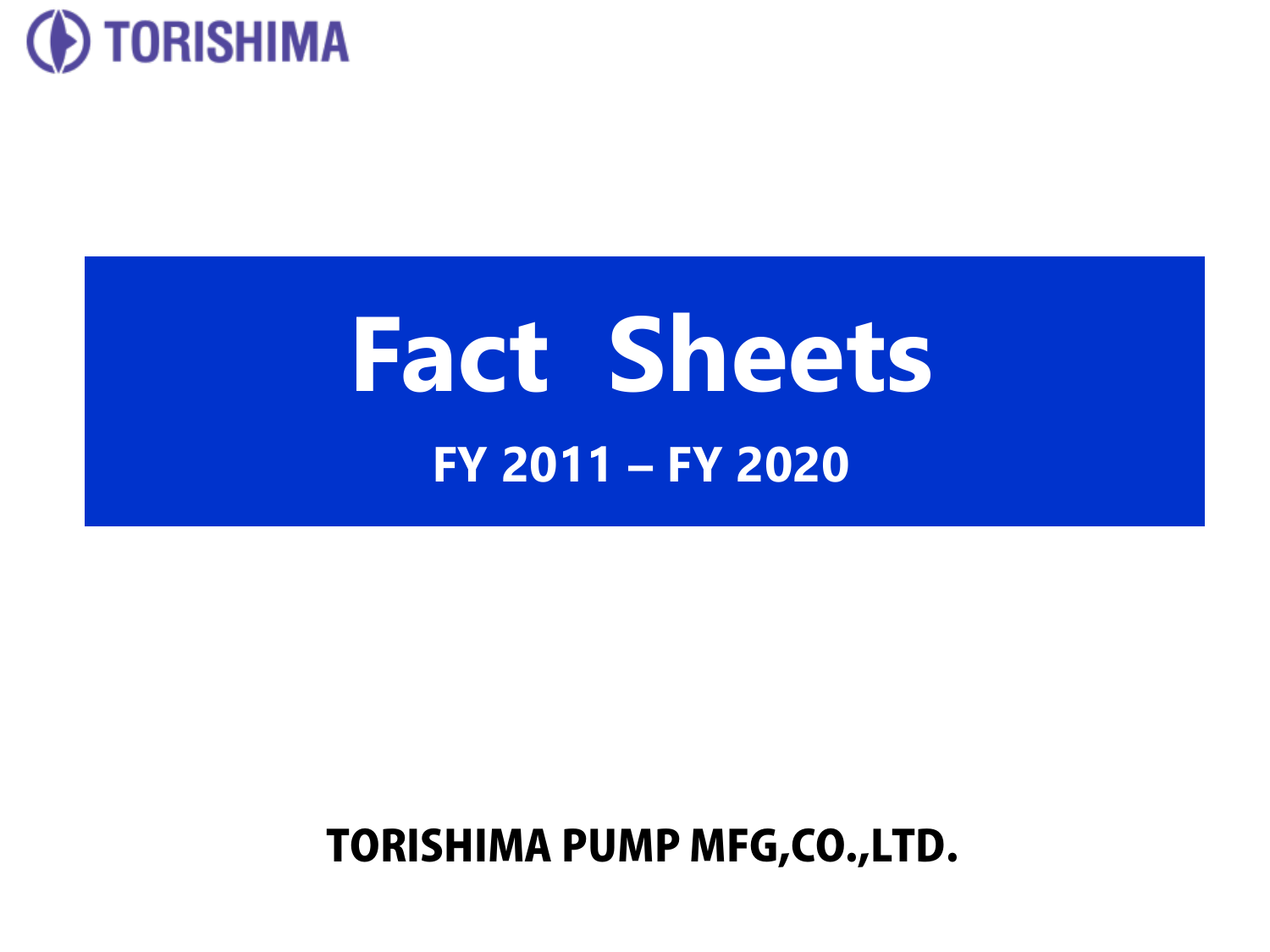#### **Fact sheets for consolidated financial results from FY 2011 to FY 2020**

| [1] Business Performance<br>Operating income, Ordinary income |  |
|---------------------------------------------------------------|--|
| <b>[2] Financial Status</b>                                   |  |
| [3] Breakdown of Orders received • Net sales • Orders backlog |  |
| [4] Major expenditures                                        |  |
|                                                               |  |
| <b>(6)</b> Per share information                              |  |
| [7] Stock information                                         |  |
|                                                               |  |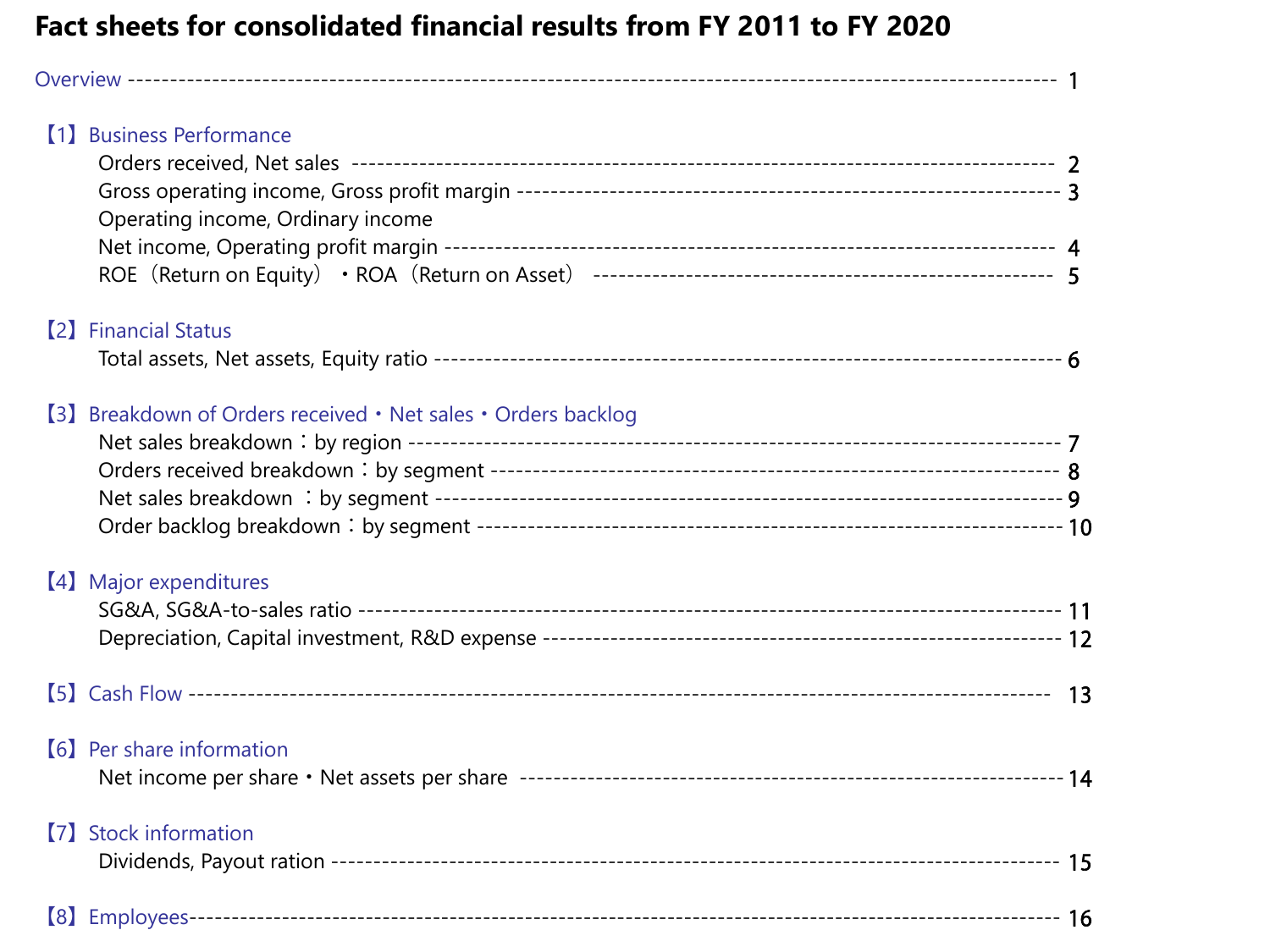FY2011 FY2012 FY2013 FY2014 FY2015 FY2016 FY2017 FY2018 FY2019 FY2020 【1】Business Performance Orders received 39,579 40,975 52,847 42,878 51,304 43,483 42,233 51,768 48,824 49,055 Net sales 46,453 45,974 45,985 46,501 40,479 44,414 45,381 48,154 47,126 50,787 Gross operating income (8.959 8.015 8.320 9.162 9.191 10.538 10.954 11.763 12.310 13.462 Operating income 2,286 517 ▲945 400 373 1,462 1,257 1,731 1,220 3,591<br>1.959 0rdinary income 2,929 1,389 ▲632 793 ▲1.663 1.871 1.549 2,275 1.324 4.612 Ordinary income | 2,929 1,389 ▲632 793 ▲1,663 1,871 1,549 2,275 1,324 4,612 Net income 1,497 943 442 405 ▲2,422 1,532 854 2,183 543 3,353 Gross profit margin(%) 19.3 17.4 18.1 19.7 22.7 23.7 24.1 24.4 26.1 26.5 Operating profit margin(%) 4.9 1.1 ▲2.1 0.9 0.9 3.3 2.8 3.6 2.6 7.1 ROE(Return on Equity)(%) 4.8 2.9 1.3 1.1 ▲7.5 4.7 2.6 6.4 1.6 9.5 ROA(Return on Asset) (%). 【2】Financial **Status** Total assets 60,812 68,232 68,062 71,987 66,198 67,719 71,171 72,674 72,961 79,185 Net assets 31,775 33,602 34,524 36,532 32,794 33,713 34,017 34,947 33,470 37,609 Equity ratio(%) 51.3 48.2 49.9 50.0 48.7 48.9 47.3 47.7 45.4 47.0 【3】 Breakdown of Orders received Net sales Order backlog Net sales by region Japan 17,281 18,070 20,096 19,104 17,059 22,153 25,058 24,471 25,799 28,980 Asia 13,125 10,259 9,042 11,124 11,307 8,612 8,391 8,168 8,306 7,650 Middle East 11,430 11,887 9,753 11,115 8,225 10,940 10,064 11,196 8,929 9,421 Others 4,615 5,758 7,092 5,156 3,887 2,708 1,866 4,318 4,090 4,735 Overseas ratio<br>(%)  $(0, 6)$  62.8 60.7 56.3 58.9 57.9 50.1 44.8 49.2 45.3 42.9 Orders received by segment Public sector 11,600 10,971 15,923 12,001 16,013 15,913 13,914 16,434 18,813 20,504 Private sector 6,205 5,733 7,144 6,943 8,396 7,973 8,914 9,258 9,339 9,623 Overseas 21,772 24,270 29,779 23,933 26,895 19,595 19,403 26,075 20,672 18,928 Net sales by segment Public sector 11,317 12,277 13,797 12,957 9,980 13,832 16,621 15,931 16,421 19,682 Private sector 5,963 5,792 6,299 6,146 7,078 8,320 8,436 8,540 9,387 9,297 Overseas 29,172 27,904 25,888 27,397 23,419 22,261 20,322 23,683 21,326 21,807 Order backlog by segment Public sector | 6,811 5,505 7,631 6,675 12,707 14,788 12,082 12,585 14,987 15,808 Private sector 2,698 2,639 3,484 4,281 5,598 5,251 5,729 6,447 6,399 6,724 Overseas | 30,832 27,198 31,089 27,625 31,101| 28,436 27,516 29,908 29,253 26,374 【4】Major Expenditures SG&A 6,673 7,497 9,265 8,761 8,818 9,705 9,697 10,032 11,090 9,870 SG&A-to-sales ratio(%) 11.4 16.3 20.1 18.8 21.8 20.4 21.4 20.8 23.5 19.4<br>Depreciation 1.096 1.231 1.646 1.636 1.561 1.599 1.636 1.825 2.017 1.706 Depreciation 1,096 1,231 1,646 1,636 1,561 1,599 1,636 1,825 2,017 1,706 Capital investment 2,224 3,083 2,139 1,221 1,391 1,084 883 1,627 2,469 2,450 R&D expense 606 691 678 658 484 453 430 482 353 381 【5】Cash Flow Cash flow from operations  $\begin{array}{|c|c|c|c|c|c|c|c|c|}\n\hline\n2,661 & 3,513 & 4,086 & 1,194 & 5,000 & 6,496 & 587 & 3,769 & 4,207 & 4,366 \\
\hline\n\end{array}$ Cash flow from investments  $\triangle$ 1,269  $\triangle$ 3,966  $\triangle$ 4,498  $\triangle$ 345  $\triangle$ 415 1,376  $\triangle$ 1,105  $\triangle$ 1,438  $\triangle$ 1,976  $\triangle$ 1,645<br>sh flow from financial activities  $\triangle$ 2,371 4,356  $\triangle$ 112 2,120  $\triangle$ 1,624  $\triangle$ 4,140 1,153 2,150  $\triangle$ 1, Cash flow from financial activities 【6】Per share Info Net income per share(yen) 53.38 33.64 15.74 14.61 ▲88.13 56.15 31.50 80.18 20.07 126.47 Net assets per share (yen) 1,112.29 1,172.56 1,209.10 1,308.22 1,179.57 1,221.94 1,240.33 1,270.43 1,226.56 1,422.14 [7] Stock Info Dividends 18 18 18 18 18 18 18 25<sup>\*</sup> 18 21<br>[7] Stock Info Davout ratio (%) Payout ratio(%) | 33.7 53.5 一| 一| 32.1| 57.5| 31.3| 90.1| 16.6 【8】Employees Number of employees 1,406 1,536 1,472 1,516 1,547 1,580 1,625 1,588 1.642 1,608

※ includes additional a 7-yen of commemorative dividend for our 100th year of business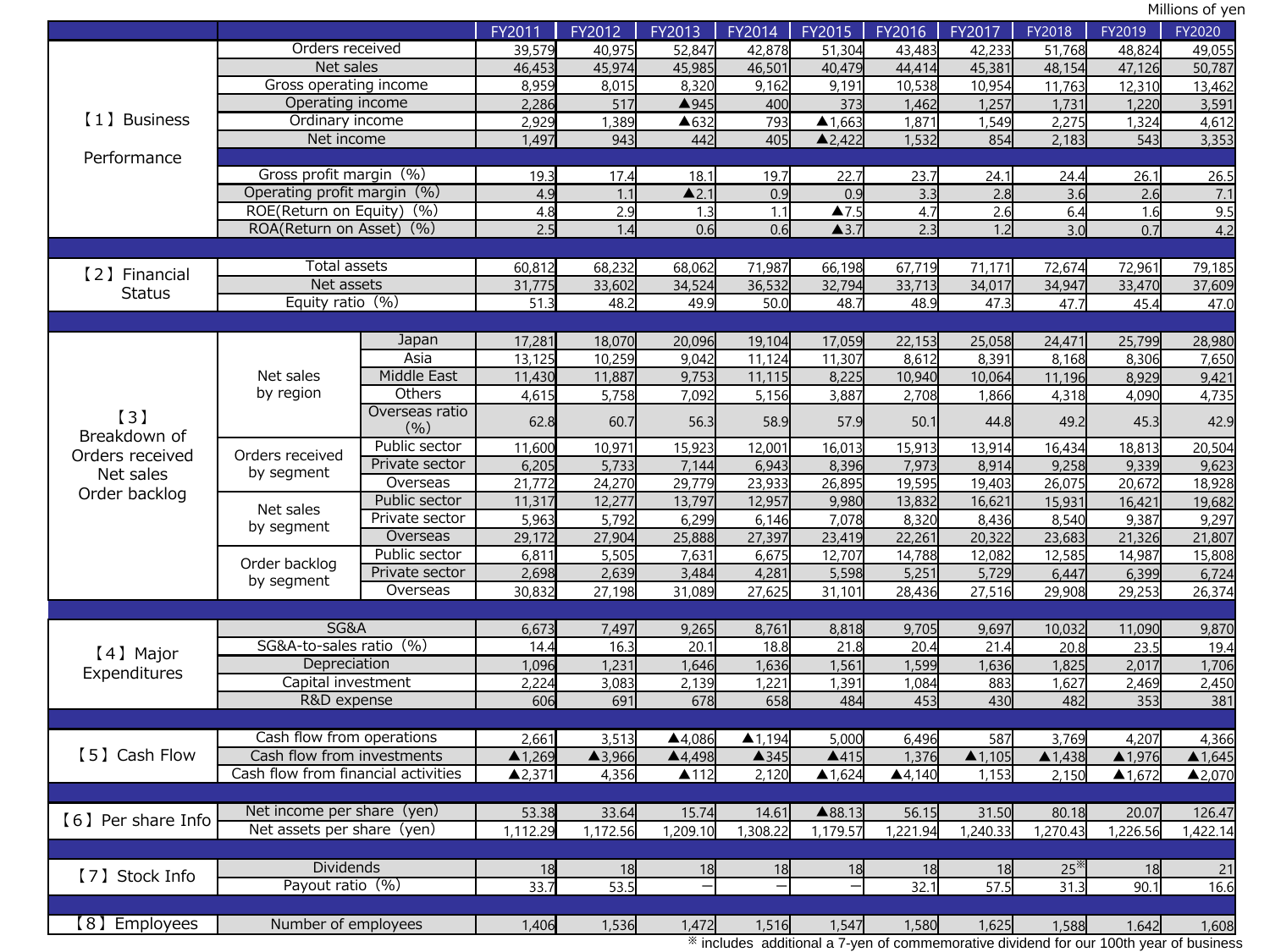#### 【1】**Business Performance: Orders received , Net sales**



|                 | <b>FY2011</b> | FY2012 | <b>FY2013</b> | <b>FY2014</b> | FY2015 | <b>FY2016</b> | FY2017 | FY2018 | <b>FY2019</b> | <b>FY2020</b> |
|-----------------|---------------|--------|---------------|---------------|--------|---------------|--------|--------|---------------|---------------|
| Orders received | 39,579        | 40,975 | 52,847        | 42,878        | 51,304 | 43,483        | 42,233 | 51,768 | 48,824        | 49,055        |
| <b>Sales</b>    | 46,453        | 45,974 | 45,985        | 46,501        | 40,479 | 44,414        | 45,381 | 48,154 | 47,126        | 50,787        |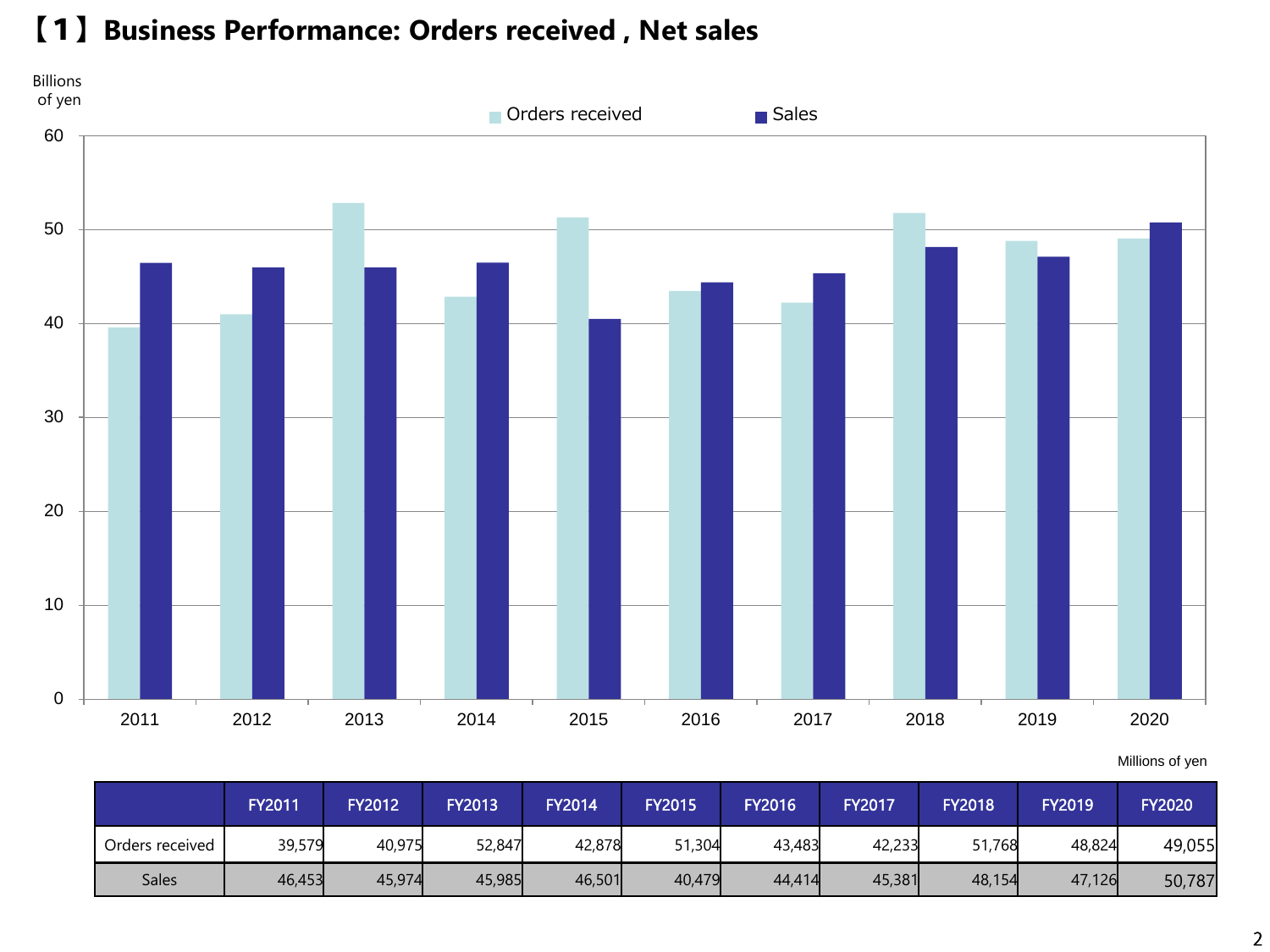#### 【1】**Business Performance: Gross operating income, Gross profit margin**



|  |  | Millions of yen |  |  |
|--|--|-----------------|--|--|
|--|--|-----------------|--|--|

|                           | <b>FY2011</b> | <b>FY2012</b> | <b>FY2013</b> | <b>FY2014</b> | <b>FY2015</b> | <b>FY2016</b> | <b>FY2017</b> | <b>FY2018</b> | <b>FY2019</b> | <b>FY2020</b> |
|---------------------------|---------------|---------------|---------------|---------------|---------------|---------------|---------------|---------------|---------------|---------------|
| Gross operating<br>income | 8,959         | 8,015         | 8,320         | 9,162         | 9,191         | 10,538        | 10,954        | 11.763        | 12,310        | 13,462        |
| Gross profit<br>margin    | 19.3          | 17.4          | 18.1          | 19.7          | 22.7          | 23.7          | 24.1          | 24.4          | 26.1          | 26.5          |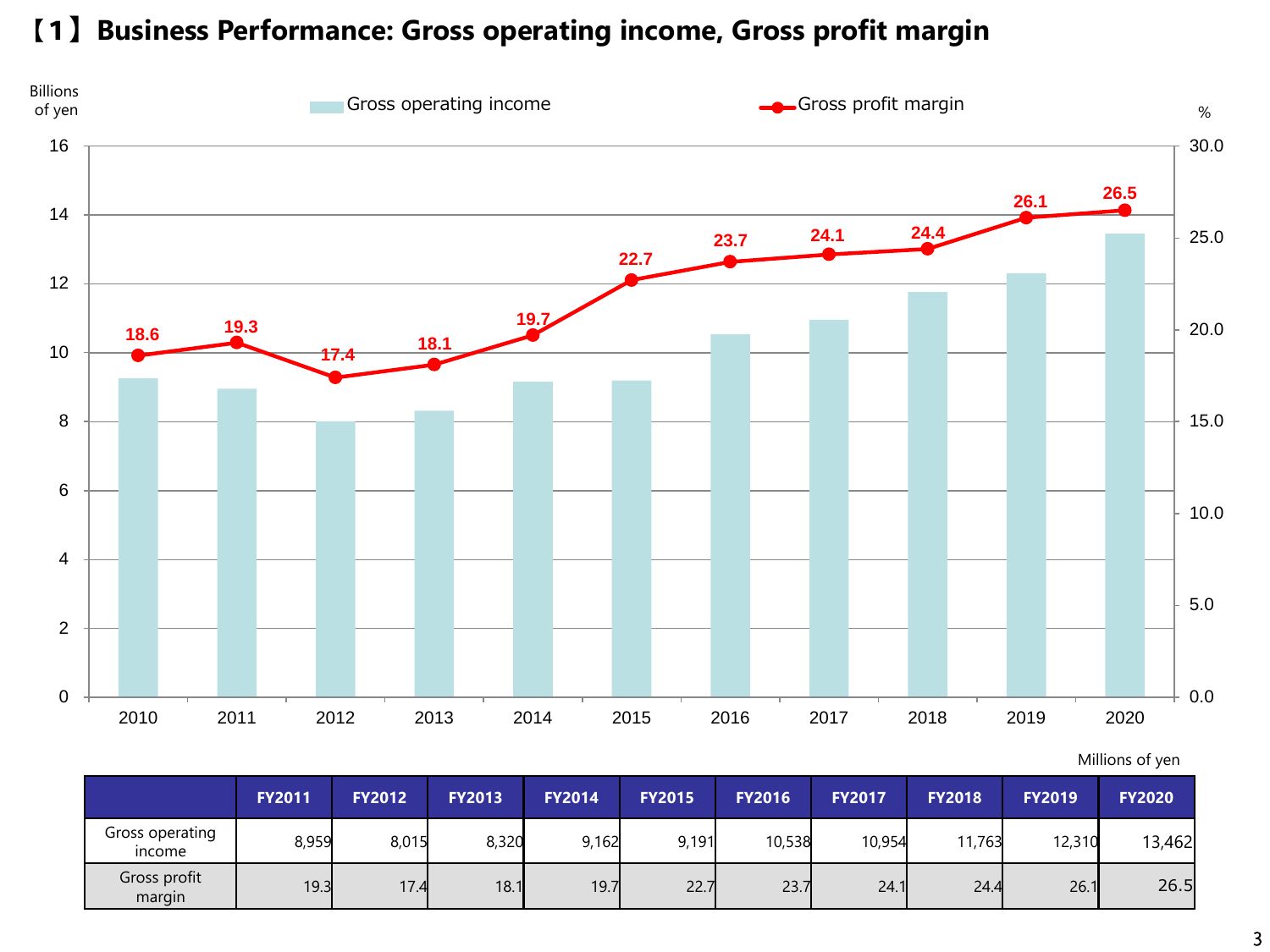#### 【1】**Business Performance: Operating income, Ordinary income, Net income, Operating profit margin**



| 2011 | 2012 | 2013 | 2014 | 2015 | 2016 | 2017 | 2018 | 2019    | 2020 |
|------|------|------|------|------|------|------|------|---------|------|
|      |      | ____ |      | ____ |      |      |      |         |      |
|      |      |      |      |      |      |      |      | $    -$ |      |

Millions of yen

|                            | <b>FY2011</b> | <b>FY2012</b> | <b>FY2013</b>   | <b>FY2014</b> | <b>FY2015</b>     | <b>FY2016</b> | <b>FY2017</b> | <b>FY2018</b> | <b>FY2019</b> | <b>FY2020</b> |
|----------------------------|---------------|---------------|-----------------|---------------|-------------------|---------------|---------------|---------------|---------------|---------------|
| Operating<br>income        | 2,286         | 517           | $\triangle$ 945 | 400           | 373               | 1,462         | 1,257         | 1,731         | 1,220         | 3,591         |
| Ordinary<br>Income         | 2,929         | 1,389         | ▲632            | 793           | $\triangle$ 1,663 | 1,871         | 1,549         | 2,275         | 1,324         | 4,612         |
| Net income                 | 1,497         | 943           | 442             | 405           | $\triangle$ 2,422 | 1,532         | 854           | 2,183         | 543           | 3,353         |
| Operating profit<br>Margin | 4.9           | 1.1           | $\triangle$ 2.1 | 0.9           | 0.9               | 3.3           | 2.8           | 3.6           | 2.6           | 7.1           |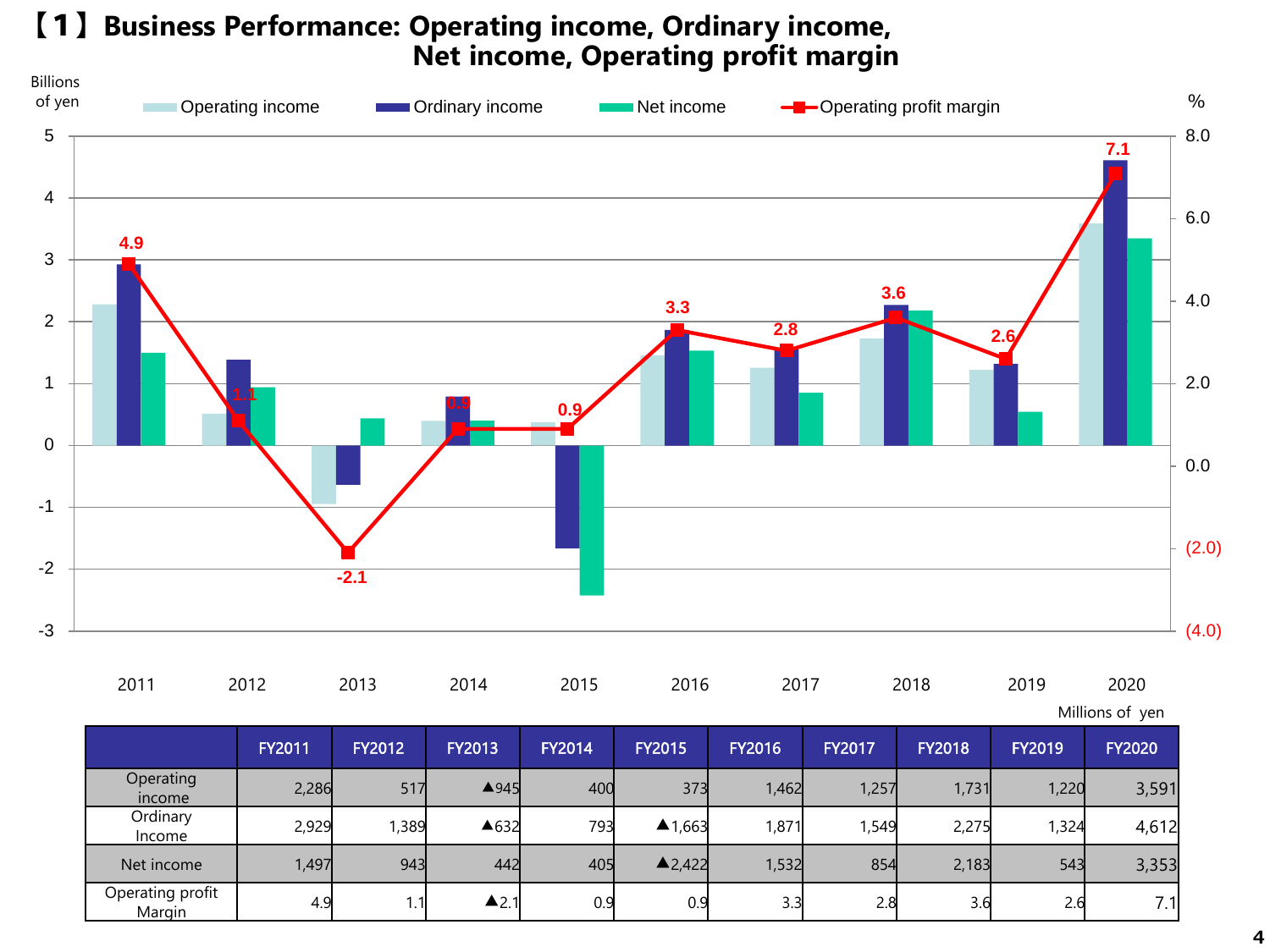【1】**Business Performance: ROE (Return on Equity) , ROA (Return on Asset)**



|                        | <b>FY2011</b>    | <b>FY2012</b>  | <b>FY2013</b> | <b>FY2014</b> | FY2015                     | <b>FY2016</b> | <b>FY2017</b> | <b>FY2018</b> | <b>FY2019</b> | <b>FY2020</b> |
|------------------------|------------------|----------------|---------------|---------------|----------------------------|---------------|---------------|---------------|---------------|---------------|
| ROE (Return on Equity) | 4.8              | 2.9            | ر             | 1.11          | ▲ 7<br>- 1.J               | 4.7           | 2.6           | 6.4           | . 6           | 9.5           |
| ROA (Return on Asset)  | <b>จฉ</b><br>ر . | $\overline{4}$ | 0.6           | 0.6           | $\blacktriangle$ 3. $\ell$ | つつ<br>۷.۰     |               | 3.0           | 0.71          | 4.2           |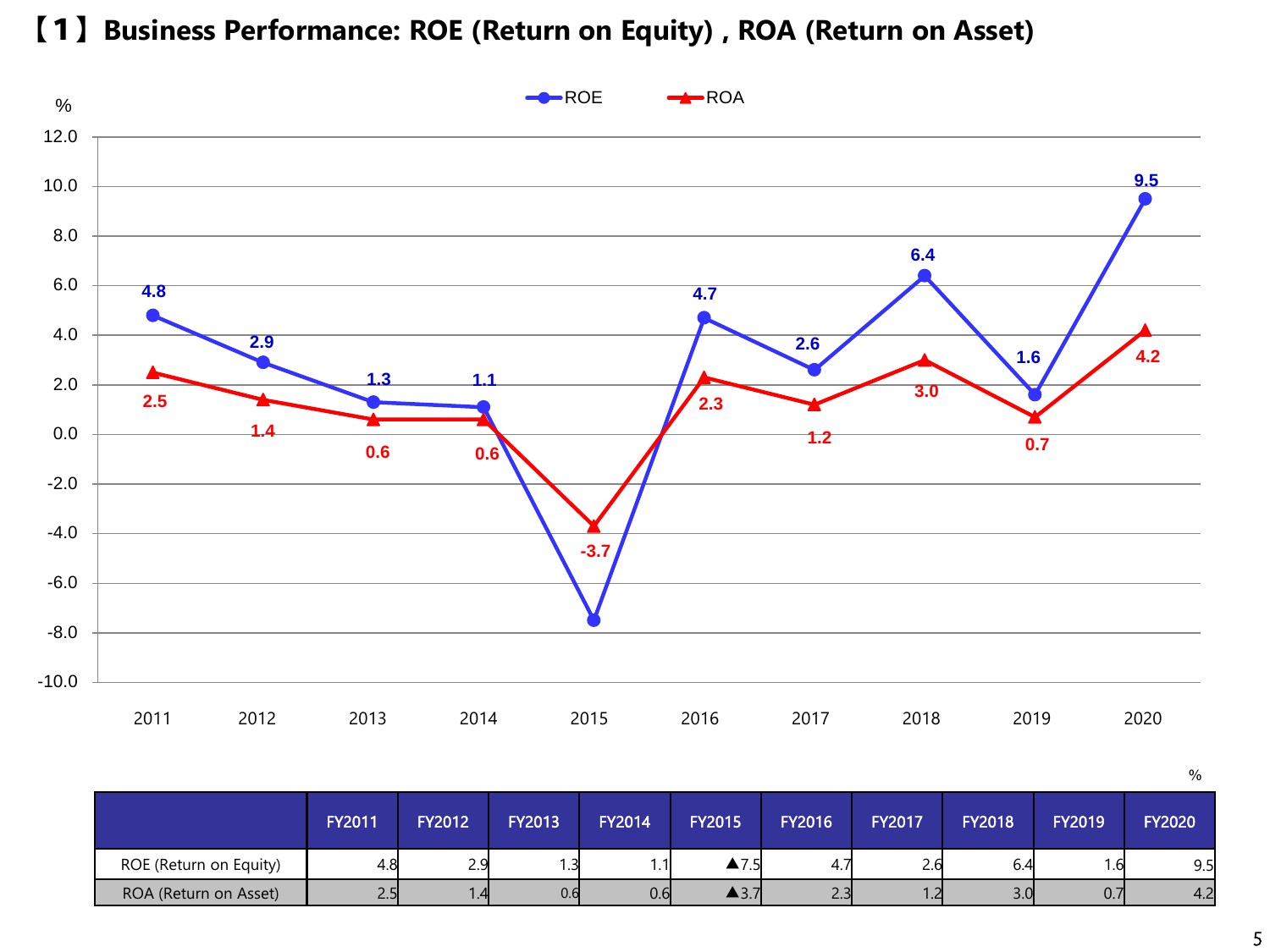#### 【2】**Financial Status: Total assets, Net assets, Equity ratio**



|              | <b>FY2011</b> | <b>FY2012</b> | <b>FY2013</b> | <b>FY2014</b> | <b>FY2015</b> | <b>FY2016</b> | FY2017 | <b>FY2018</b> | <b>FY2019</b> | <b>FY2020</b> |
|--------------|---------------|---------------|---------------|---------------|---------------|---------------|--------|---------------|---------------|---------------|
| Total assets | 60,812        | 68,232        | 68,062        | 71,987        | 66,198        | 67,719        | 71,171 | 72,674        | 72,961        | 79,185        |
| Net assets   | 31,775        | 33,602        | 34,524        | 36.532        | 32,794        | 33,713        | 34,017 | 34,947        | 33,470        | 37,609        |
| Equity ratio | 51.3          | 48.2          | 49.9          | 50.0          | 48.7          | 48.9          | 3.47   | 47.7          | 45.4          | 47.0          |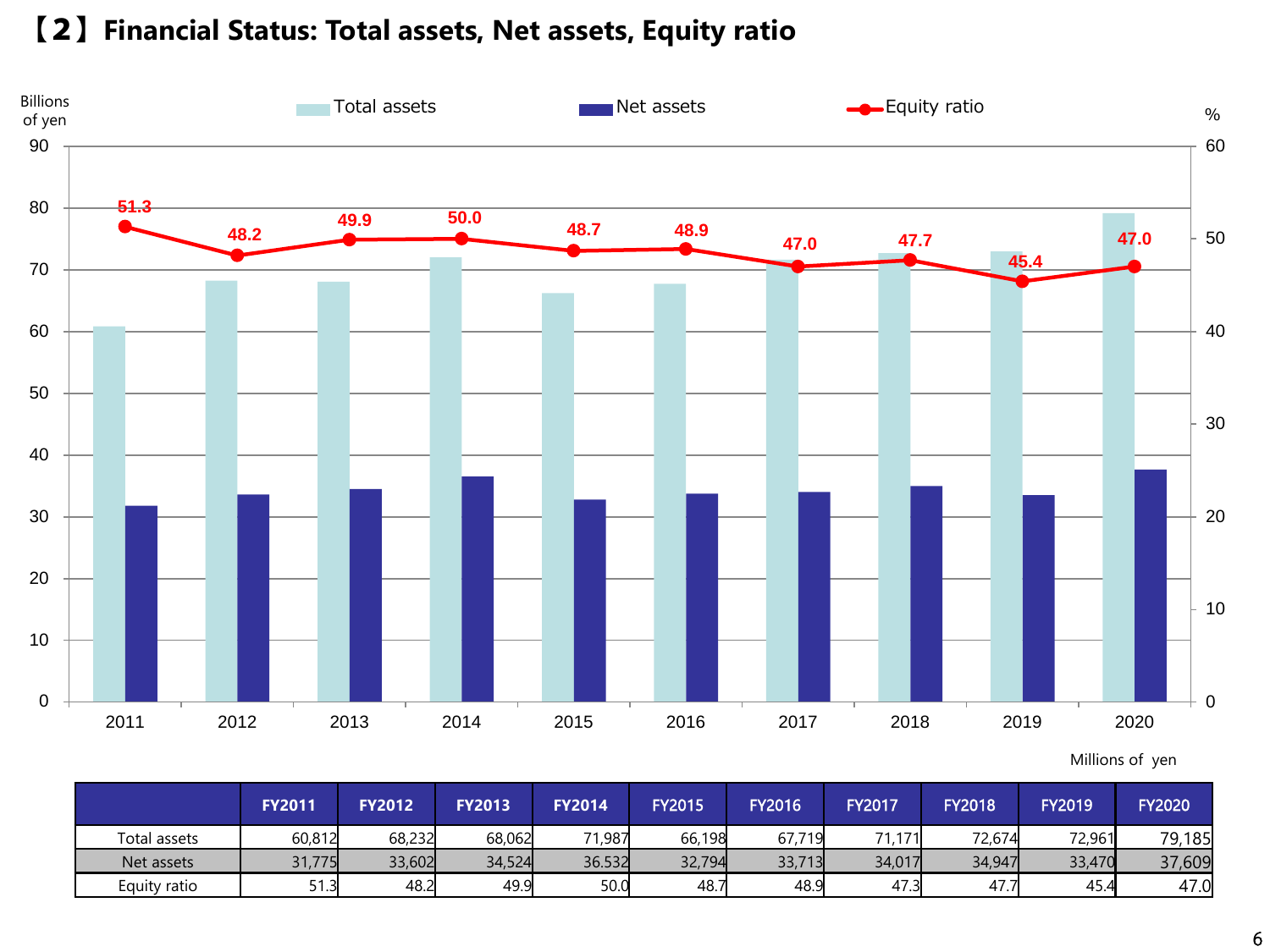【3】**Net sales breakdown: by region**



Millions of yen

|                    | <b>FY2011</b> | <b>FY2012</b> | FY2013 | <b>FY2014</b> | <b>FY2015</b> | <b>FY2016</b> | <b>FY2017</b> | <b>FY2018</b> | <b>FY2019</b> | <b>FY2020</b> |
|--------------------|---------------|---------------|--------|---------------|---------------|---------------|---------------|---------------|---------------|---------------|
| Japan              | 17,281        | 18,070        | 20,096 | 19,104        | 17,059        | 22,153        | 25,058        | 24,471        | 25,799        | 28,980        |
| Asia               | 13,125        | 10,259        | 9,042  | 11.124        | 11,307        | 8,612         | 8,391         | 8,168         | 8,306         | 7,650         |
| <b>Middle East</b> | 11,430        | 11,887        | 9,753  | 11,115        | 8,225         | 10,940        | 10,064        | 11,196        | 8,929         | 9,421         |
| Others             | 4,615         | 5,758         | 7,092  | 5,156         | 3,887         | 2,708         | 0.866         | 4,318         | 4,090         | 4,735         |
| Overseas ratio     | 62.8          | 60.7          | 56.3   | 58.9          | 57.9          | 50.1          | 44.8          | 49.2          | 45.3          | 42.9          |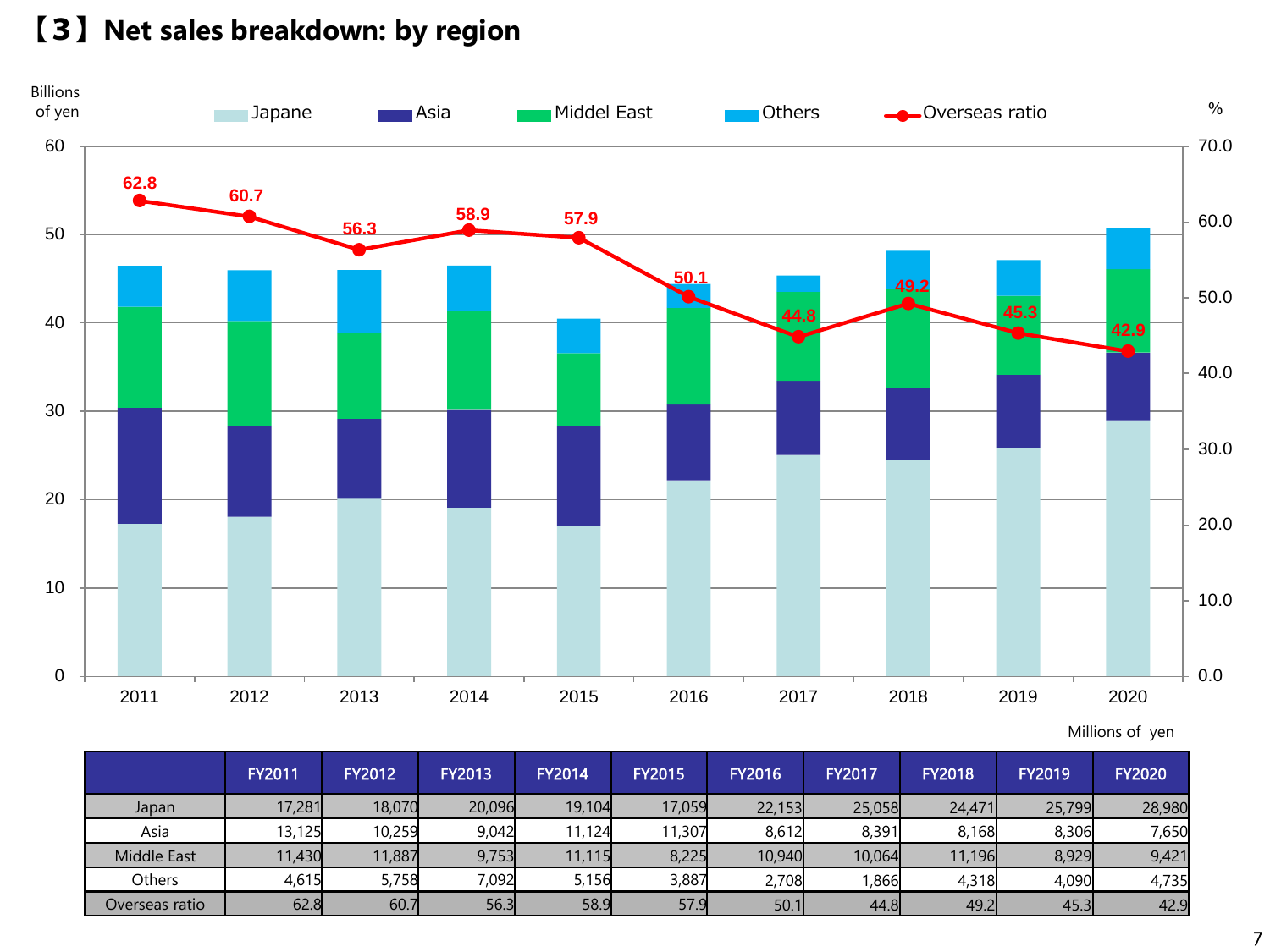【3】**Orders received breakdown: by segment**



|                | <b>FY2011</b> | <b>FY2012</b> | <b>FY2013</b> | <b>FY2014</b> | <b>FY2015</b> | <b>FY2016</b> | <b>FY2017</b> | <b>FY2018</b> | <b>FY2019</b> | <b>FY2020</b> |
|----------------|---------------|---------------|---------------|---------------|---------------|---------------|---------------|---------------|---------------|---------------|
| Public sector  | 1,600         | 10,971        | 15,923        | 12,001        | 16,013        | 15,913        | 13,914        | 16.434        | 18,813        | 20,504        |
| Private sector | 6,205         | 5,733         | 7,144         | 6,943         | 8,396         | 7,973         | 8,914         | 9,258         | 9,339         | 9,623         |
| Overseas       | ,772          | 24,270        | 29,779        | 23,933        | 26,895        | 19,595        | 19,403        | 26,075        | 20,672        | 18,928        |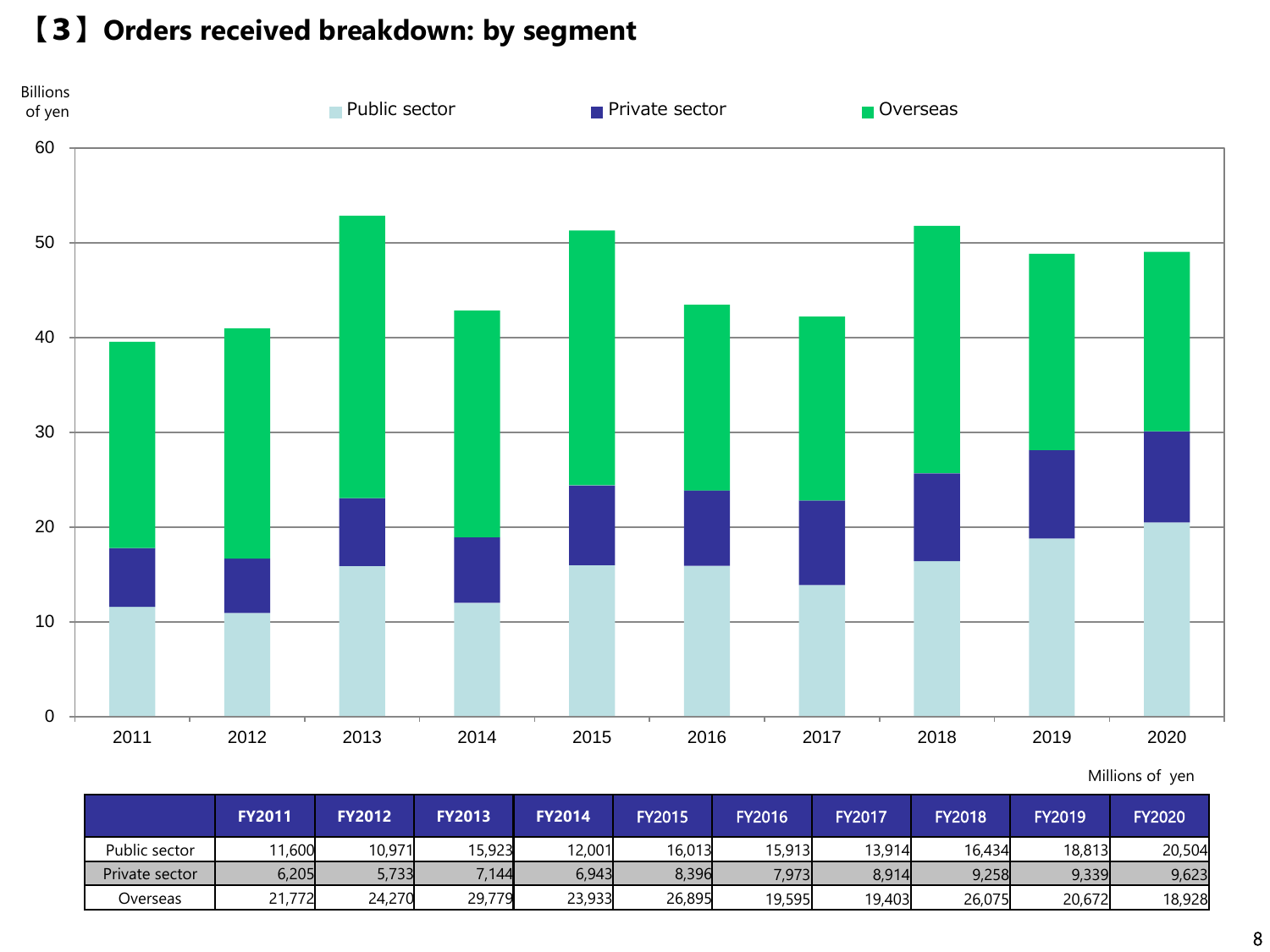【3】**Net sales breakdown: by segment**



|                | <b>FY2011</b> | <b>FY2012</b> | <b>FY2013</b> | <b>FY2014</b> | <b>FY2015</b> | <b>FY2016</b> | FY2017 | <b>FY2018</b> | <b>FY2019</b> | <b>FY2020</b> |
|----------------|---------------|---------------|---------------|---------------|---------------|---------------|--------|---------------|---------------|---------------|
| Public sector  | 11,317        | 12,277        | 13,797        | 12,957        | 9,980         | 13,832        | 16,621 | 15,931        | 16.421        | 19,682        |
| Private sector | 5,963         | 5,792         | 6,299         | 6,146         | 7,078         | 8,320         | 8,436  | 8.540         | 9,387         | 9,297         |
| Overseas       | 29,172        | 27,904        | 25,888        | 27,397        | 23,419        | 22,261        | 20,322 | 23,683        | 21,326        | 21,807        |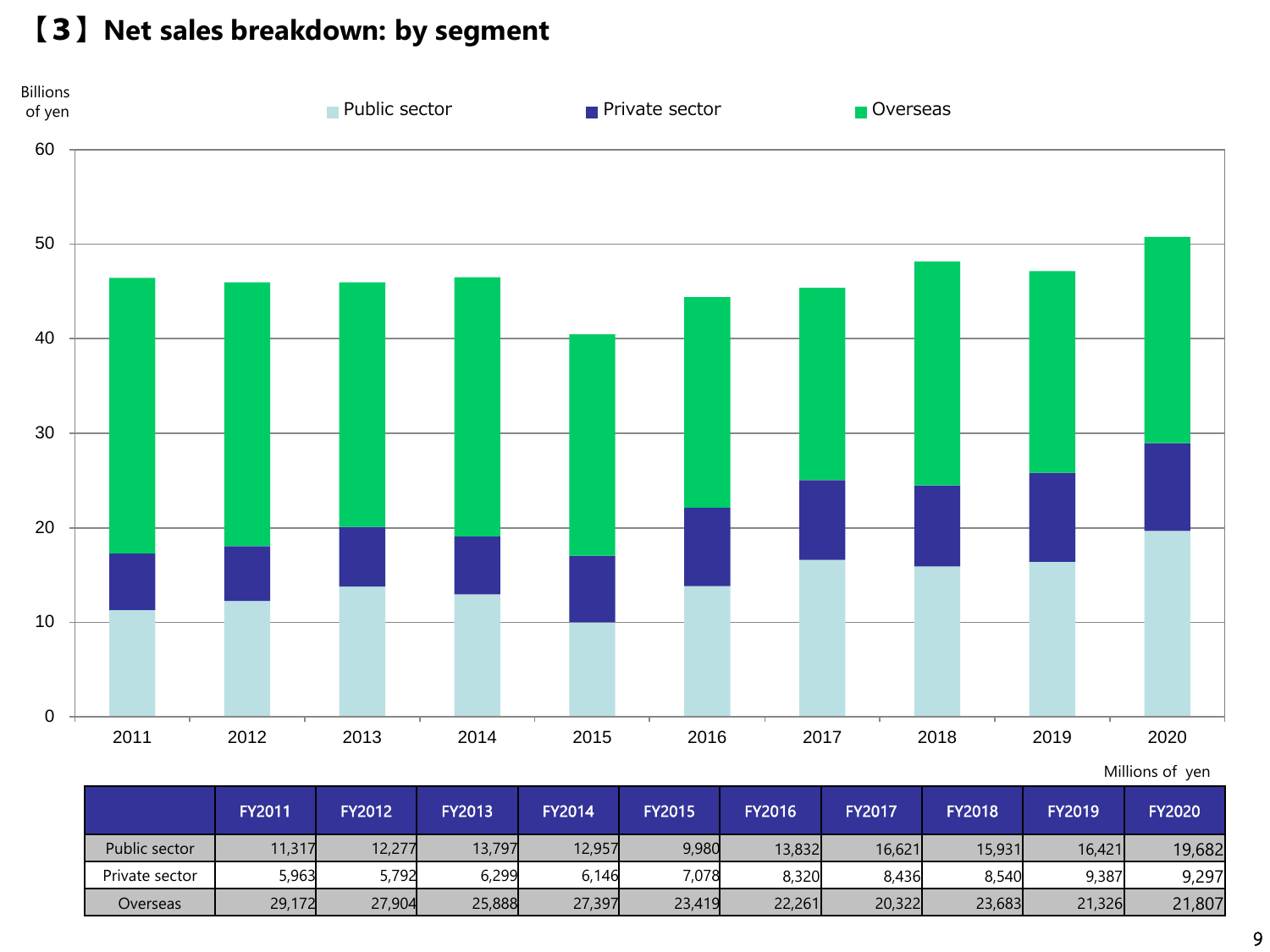【3】**Order backlog breakdown: by segment**



|                | <b>FY2011</b> | <b>FY2012</b> | <b>FY2013</b> | <b>FY2014</b> | <b>FY2015</b> | <b>FY2016</b> | <b>FY2017</b> | <b>FY2018</b> | <b>FY2019</b> | <b>FY2020</b> |
|----------------|---------------|---------------|---------------|---------------|---------------|---------------|---------------|---------------|---------------|---------------|
| Public sector  | 6,811         | 5,505         | 7,631         | 6,675         | 12.707        | 14,788        | 12,082        | 12,585        | 14,987        | 15,808        |
| Private sector | 2,698         | 2,639         | 3,484         | 4,281         | 5,598         | 5,251         | 5,729         | 6,447         | 6,399         | 6,724         |
| Overseas       | 30,832        | 27,198        | 31,089        | 27,625        | 31.101        | 28,436        | 27,516        | 29,908        | 29,253        | 26,374        |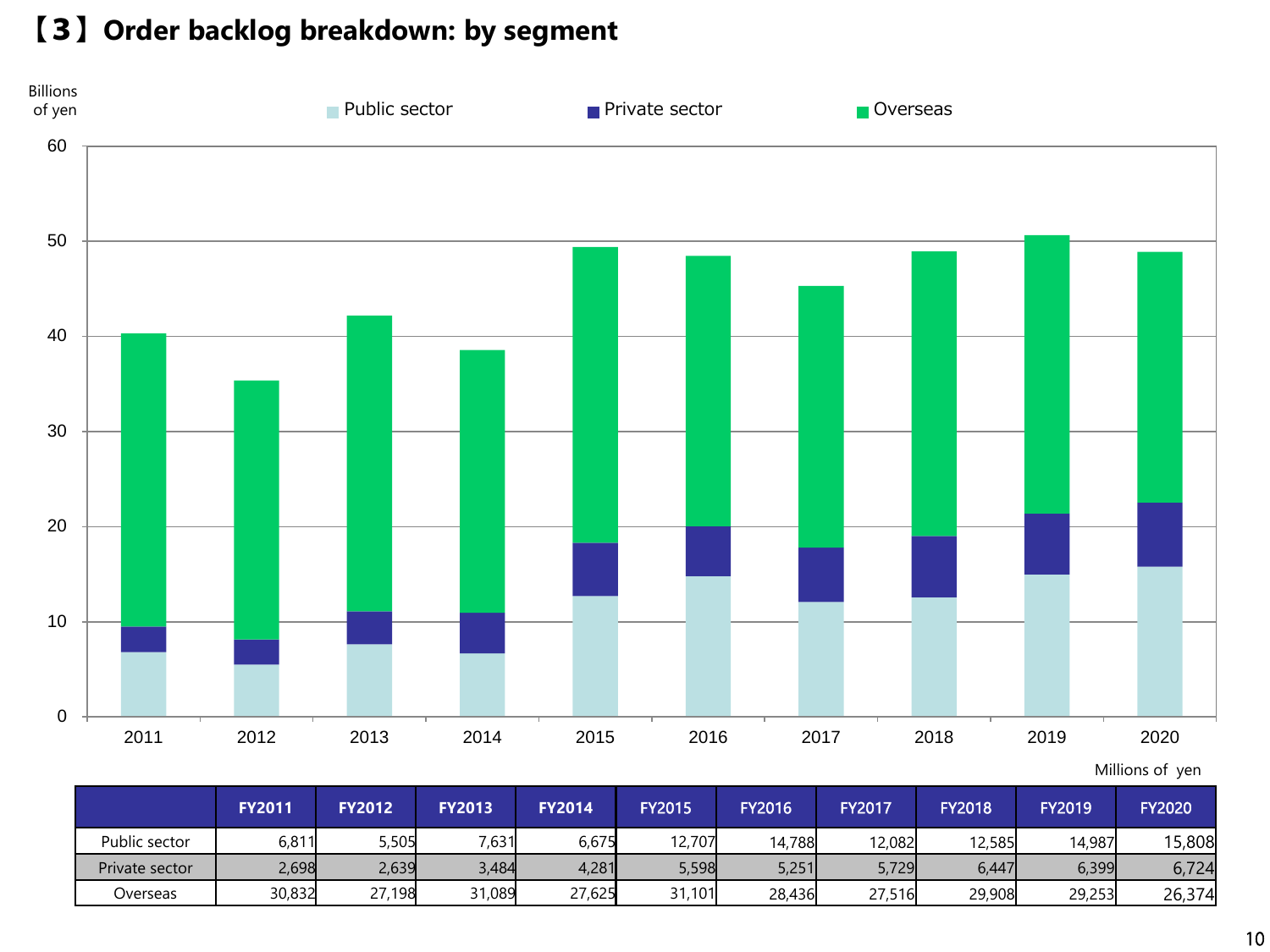#### 【4】**Major expenditure: SG&A, SG&A-to-sales ratio**



Millions of yen

|                        | <b>FY2011</b> | <b>FY2012</b> | <b>FY2013</b> | <b>FY2014</b> | <b>FY2015</b> | <b>FY2016</b> | FY2017 | <b>FY2018</b> | <b>FY2019</b> | <b>FY2020</b> |
|------------------------|---------------|---------------|---------------|---------------|---------------|---------------|--------|---------------|---------------|---------------|
| SG&A                   | 6,673         | 7,497         | 9,265         | 8,761         | 8,818         | 9,075         | 9,697  | 10,032        | 11,090        | 9,870         |
| SG&A-to-sales<br>ratio | 14.4          | 16.3          | 20.1          | 18.8          | 21.8          | 20.4          | 21.4   | 20.8          | 23.5          | 19.4          |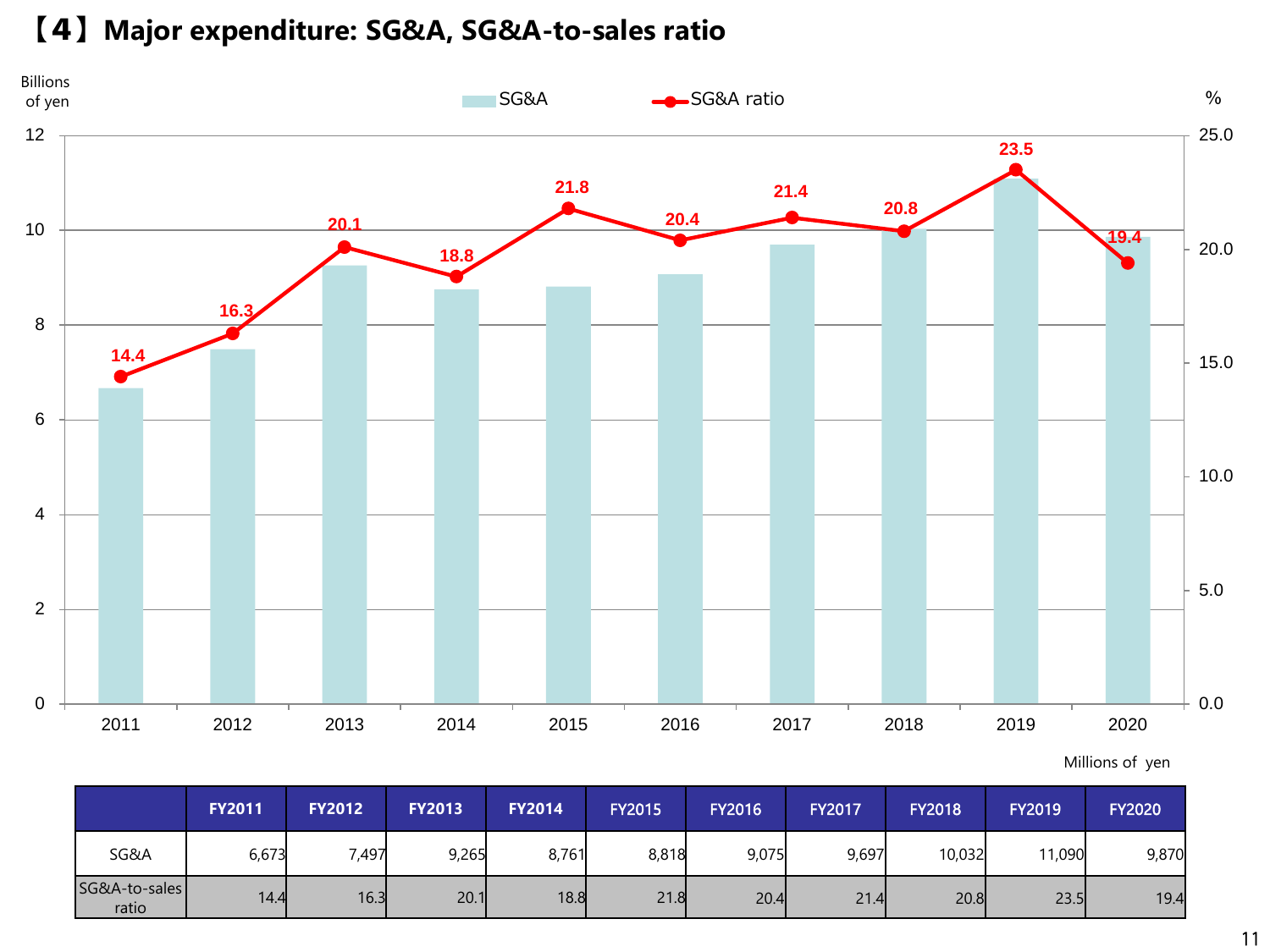#### 【4】**Major expenditures: Depreciation, Capital investment, R&D expense**



|                     | <b>FY2011</b> | <b>FY2012</b> | <b>FY2013</b> | <b>FY2014</b> | <b>FY2015</b> | <b>FY2016</b> | <b>FY2017</b> | <b>FY2018</b> | <b>FY2019</b> | <b>FY2020</b> |
|---------------------|---------------|---------------|---------------|---------------|---------------|---------------|---------------|---------------|---------------|---------------|
| Depreciation        | 1,096         | ,231          | ,646          | 1,636         | 1,561         | ,599          | 1.636         | ,825          | 2.017         | ,706          |
| Capital investments | 2,224         | 3,083         | 2,139         | 1,221         | 1,391         | 1,084         | 883           | ,627          | 2,469         | 2,450         |
| R&D expense         | 606           | 691           | 678           | 658           | 484           | 453           | 430           | 482l          | 353           | 381           |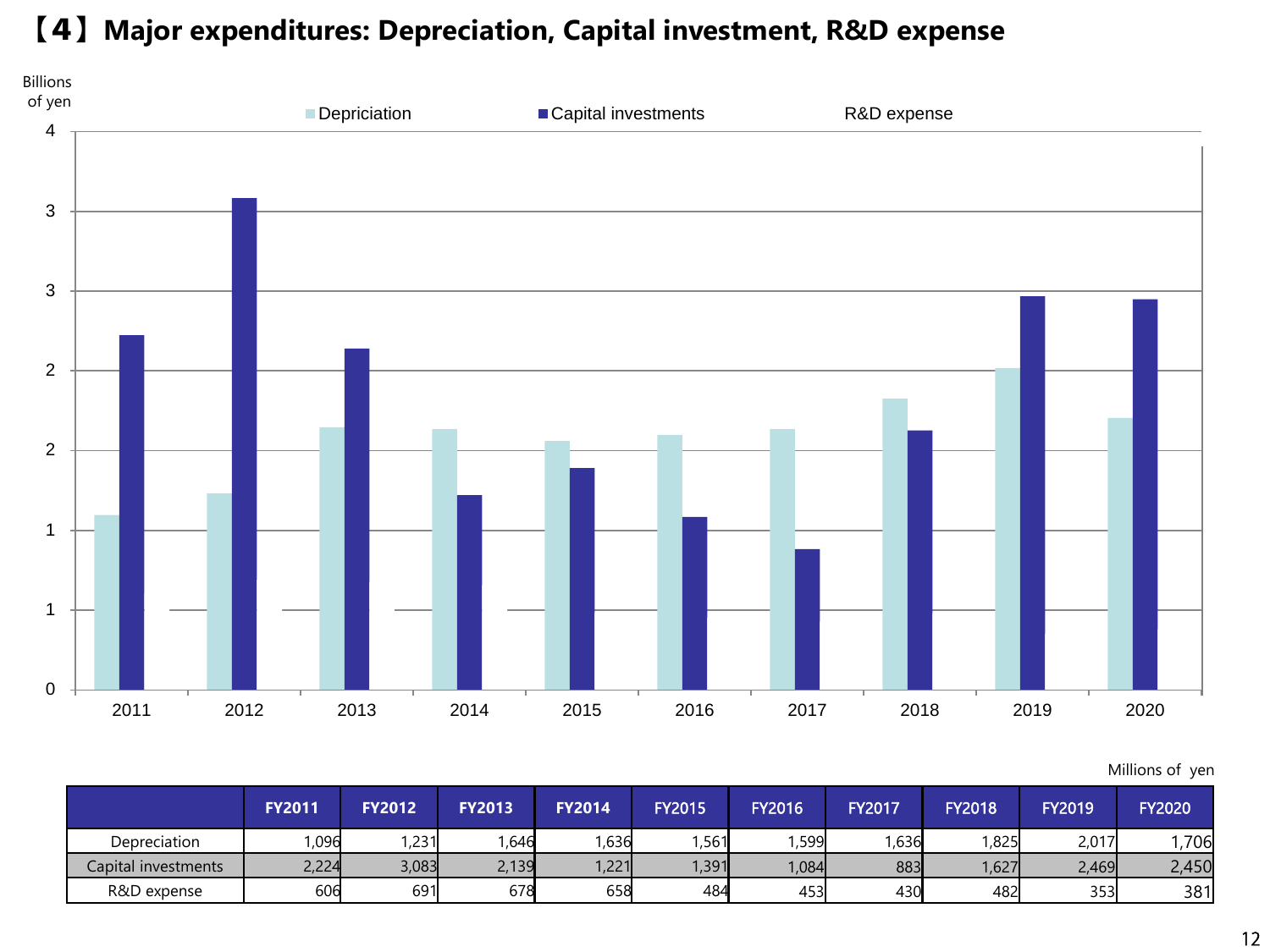### 【5】**Cash Flow**



|                                     | <b>FY2011</b>     | <b>FY2012</b>     | <b>FY2013</b>          | <b>FY2014</b>          | <b>FY2015</b> | <b>FY2016</b> | <b>FY2017</b>     | <b>FY2018</b>     | <b>FY2019</b>     | <b>FY2020</b> |
|-------------------------------------|-------------------|-------------------|------------------------|------------------------|---------------|---------------|-------------------|-------------------|-------------------|---------------|
| Cash flow from operations           | 2.661             | 3,513             | ▲4.086                 | $\blacktriangle$ 1.194 | 5,000         | 6.496         | 587               | 3,769             | 4,207             | 4366          |
| Cash flow from investments          | ▲1,269            | $\triangle$ 3.966 | $\blacktriangle$ 4,498 | $\triangle$ 345        | 4415          | .376          | $\triangle$ 1.105 | $\triangle$ 1.438 | $\triangle$ 1.976 | ▲1,645        |
| Cash flow from financial activities | $\triangle$ 2,371 | 4,356             | ▲112                   | 2,120                  | ▲1,624        | 4.140         | ,153              | 2,150             | ▲1.672            | ▲2,070        |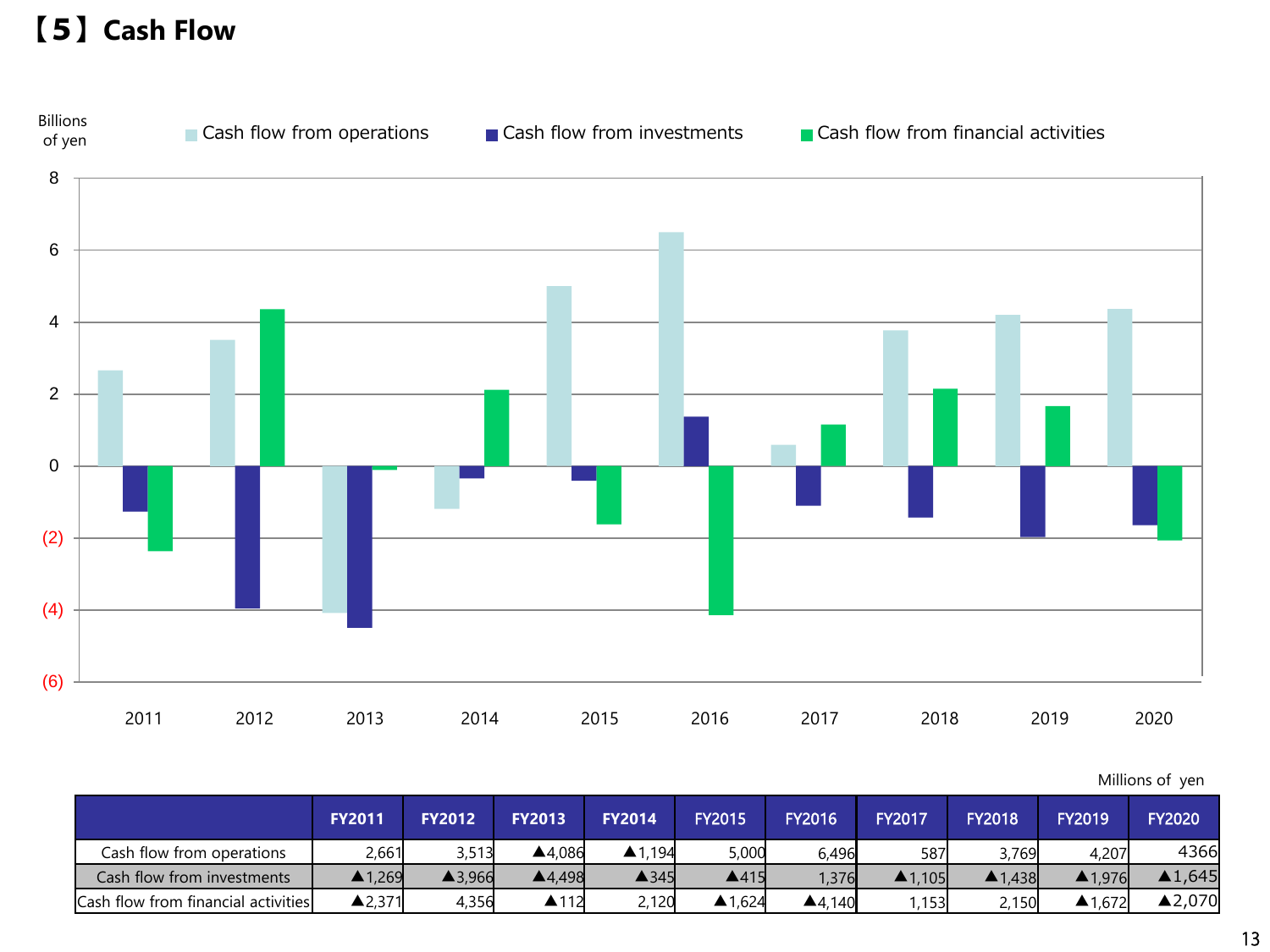#### 【6】**Per share information: Net income per share, Net assets per share**



|                      |               |               |               |               |               |               |               |               |               | ,             |
|----------------------|---------------|---------------|---------------|---------------|---------------|---------------|---------------|---------------|---------------|---------------|
|                      | <b>FY2011</b> | <b>FY2012</b> | <b>FY2013</b> | <b>FY2014</b> | <b>FY2015</b> | <b>FY2016</b> | <b>FY2017</b> | <b>FY2018</b> | <b>FY2019</b> | <b>FY2020</b> |
| Net income per share | 53.38         | 33.64         | 15.74         | 14.61         | ▲88.13        | 56.15         | 31.50         | 80.18         | 20.07         | 126.47        |
| Net assets per share | 1,112.29      | 1,172.56      | 1,209.10      | 1,308.22      | 1,179.57      | 1,221.94      | 1,240.33      | 1,270.43      | 1,226.56      | 1,422.14      |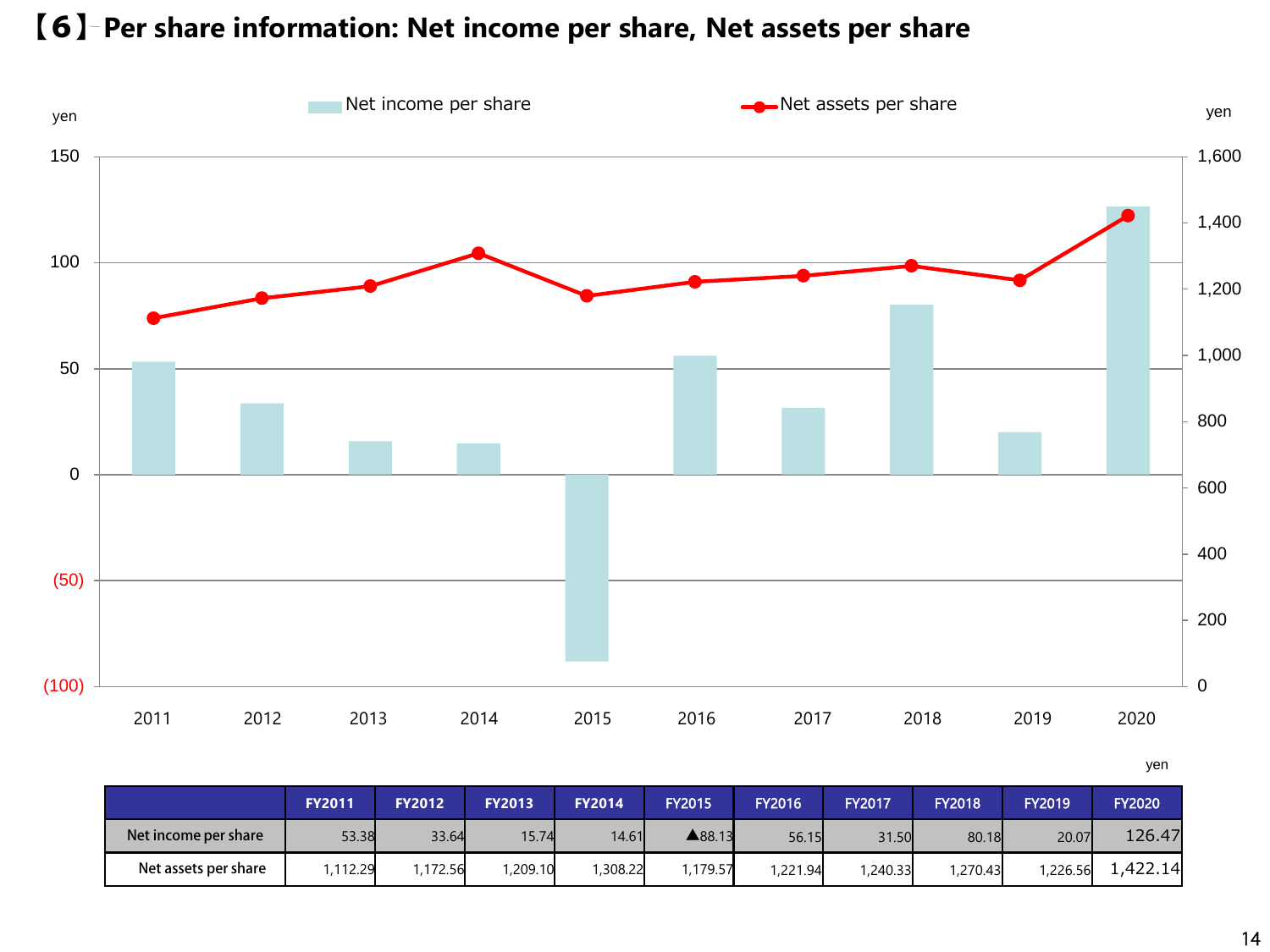#### 【7】**Stock information: Dividends, Payout ratio**



|                  |               |               |               |               |               |               |               |               |               | yen           |
|------------------|---------------|---------------|---------------|---------------|---------------|---------------|---------------|---------------|---------------|---------------|
|                  | <b>FY2011</b> | <b>FY2012</b> | <b>FY2013</b> | <b>FY2014</b> | <b>FY2015</b> | <b>FY2016</b> | <b>FY2017</b> | <b>FY2018</b> | <b>FY2019</b> | <b>FY2020</b> |
| <b>Dividends</b> | 18            | 18            | 18            | 18            | 18            | 18            | 18            | $25^*$        | 18            | 21            |
| Payout ratio     | 33.7          | 53.5          | 114.4         | 123.2         |               | 32.1          | 57.5          | 31.3          | 90.1          | 16.6          |

※ includes additional dividends of a 7-yen as a 100-year anniversary of foundation